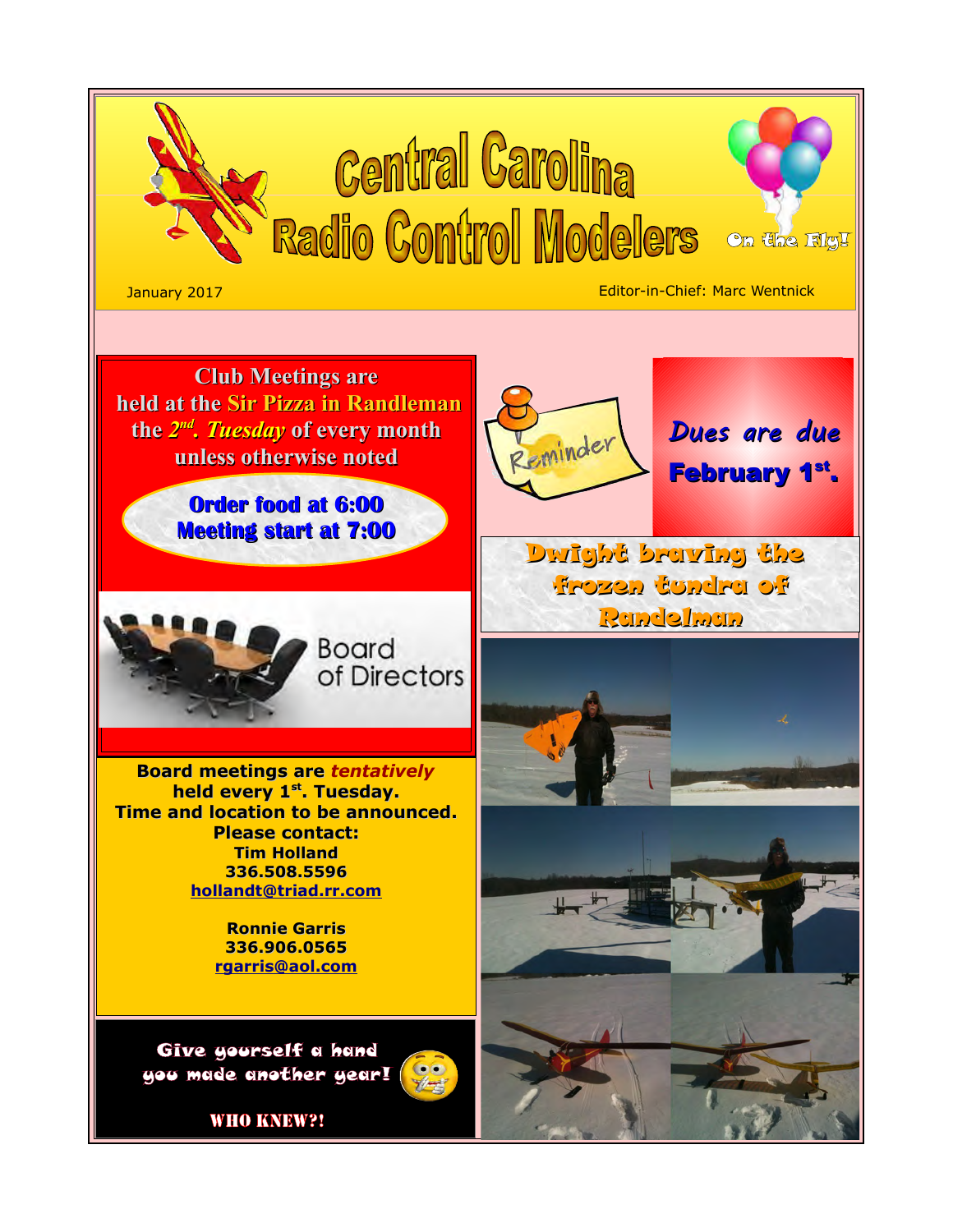## **This month in Aviation History**



# JANUARY

### In 1914...

The U.S. Weather Bureau begins daily publication of a weather map of the Northern Hemisphere designed specifically as an aid to aviation.

### In 1914...

The first regularly scheduled passenger airline in the United States begins service. The Benoist Company, flying its Benoist flying boat, runs a line between St. Petersburg and Tampa, Florida

### In 1976...

 First passenger services by a supersonic airliner are begun, as British Airways and Air France Concorde supersonic transports take off simultaneously for Bahrain and Rio de Janeiro.

#### In 2002...

Boeing's 737, the world's most widely use twin jet, becomes the first jetliner in history to amass more than 100 million flying hours. The 737 was launched onto the market in 1965.



"He must be going economy!"

5 Top Building Tips & Tricks

### Don't

assume the plans are perfect. Paper expands and contracts with the weather. Lines may not be straight and may not be spaced correctly. It's probably less likely that two symmetrical drawings (such as wings) are not drawn the same with the advent of CAD drawn plans but it's still a possibility.

**Always cut the longest sticks** first. What I mean is cut the longest structural pieces such as spars and longerons before cutting shorter pieces such as cross-braces. Manufacturers normally give you enough extra wood in a kit to make a mistake or two. If you cut all the cross-braces first you may end up with a bunch of scraps and have nothing long enough for the wing spars or longerons. Additionally, you should always use the shortest

piece that's big enough for the job.

#### **B**e sure to remove pins, magnets or anything else that shouldn't be there before you add the sheeting that will completely enclose an area. I once built a magnet into a wing and had to perform surgery to get it back out. Until I announced it here nobody ever knew about it but I still felt pretty stupid at the time.

 $\mathbf{D}$ o not attempt new techniques directly on your model without practicing on something other than the model first. Get in the habit of performing tests.

 $\mathbf D$ o not be afraid to scratch build a part if you do not like the kit part. Likewise, don't be afraid to modify a kit if you have a better way. If a kit rib needs to be thicker for some modification you are making (retracts, for example), you can use the original part to trace a new part but leave it slightly oversize. Put some masking tape on the neighboring ribs and sand it to shape once it is in place.



Have you checked fuel lines recently?

[www.ccrcm.com](http://www.ccrcm.com/)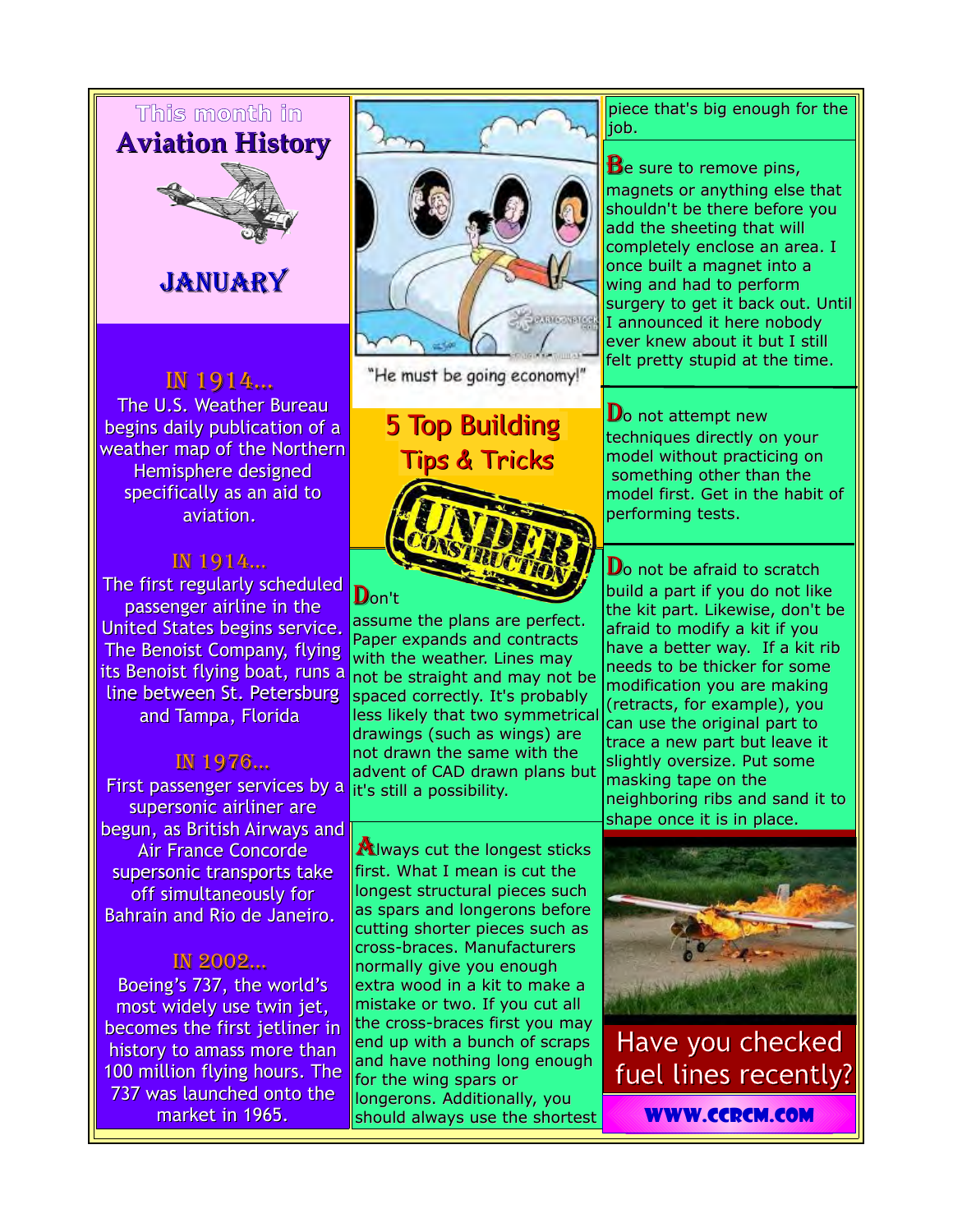

bund a way to make foamed